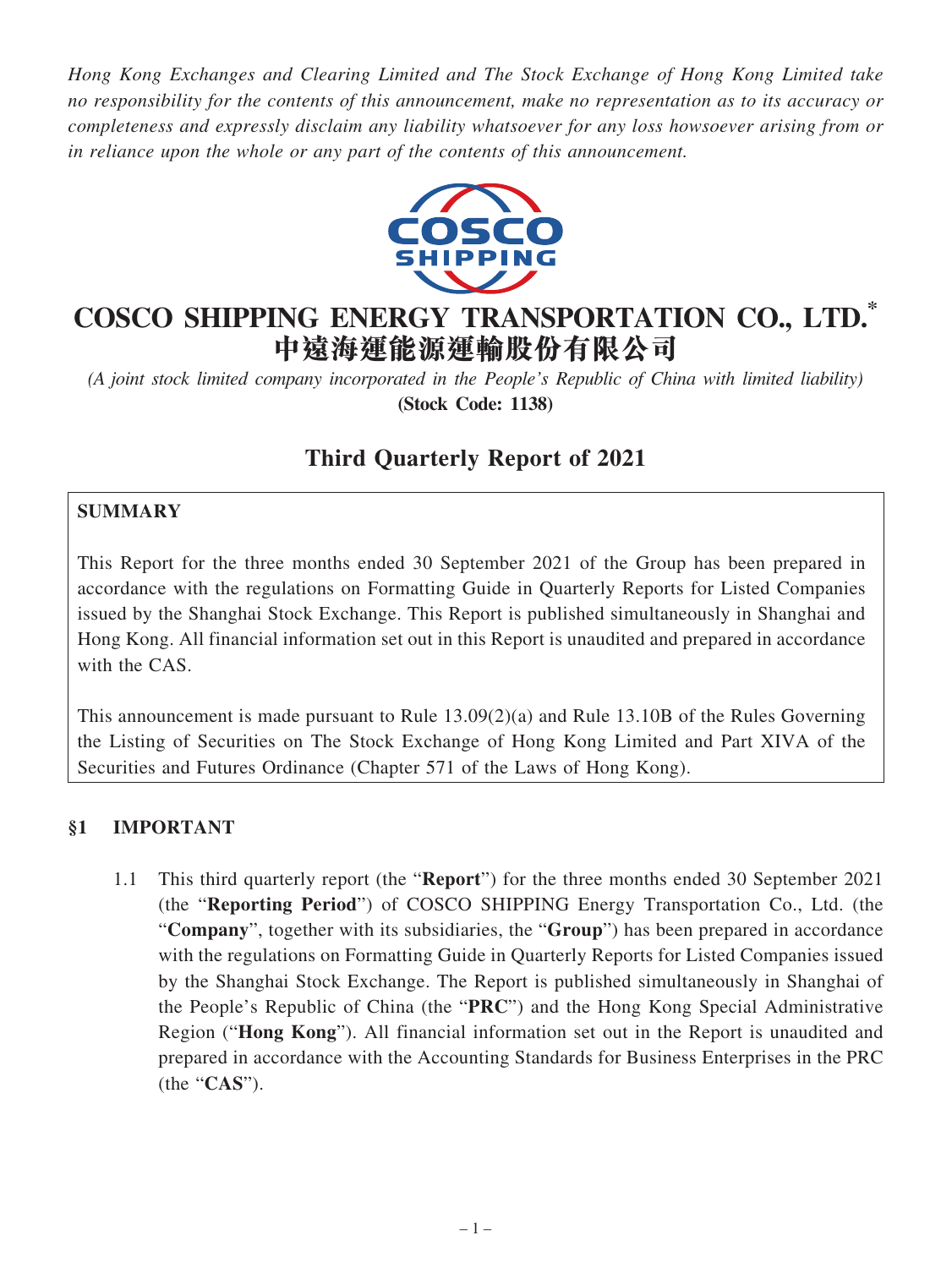- 1.2 The board of directors, the supervisory committee, the directors, supervisors and senior management of the Company hereby warrant that the contents contained in this quarterly report are true, accurate and complete, and there are no false representations or misleading statements contained in, or material omissions from this quarterly report, and individually and jointly accept legal responsibility.
- 1.3 The Chairman, Chief Financial Officer and the head of the accounting department (the person in charge of accounting) of the Company guarantee the truthfulness, accuracy and completeness of the financial statement information in the quarterly report.

### **§2 PARTICULARS OF THE GROUP**

#### **2.1 Principal financial data and financial indicators**

|                                                         |                   | Compared                     |                  | Compared to       |
|---------------------------------------------------------|-------------------|------------------------------|------------------|-------------------|
|                                                         | For the three     | to the three                 | For the nine     | the nine months   |
|                                                         |                   | months ended months ended 30 | months ended     | ended             |
|                                                         | 30 September      | September 2020               | 30 September     | 30 September      |
| Item                                                    | 2021              | $(\%)$                       | 2021             | 2020(%)           |
| Operating revenue (RMB)                                 | 3,173,057,831.83  | $-9.97$                      | 9,288,439,428.30 | $-30.09$          |
| Net profit attributable to shareholders of the Company  |                   |                              |                  |                   |
| (RMB)                                                   | -99,844,463.79    | $-123.95$                    | 443,781,530.05   | $-86.65$          |
| Net profit attributable to shareholders of the Company  |                   |                              |                  |                   |
| excluding non-recurring profit and loss (RMB)           | $-101,520,908.02$ | $-124.86$                    | 455,216,958.38   | $-86.43$          |
| Net cash flow from operating activities (RMB)           | Not Applicable    | Not Applicable               | 2,262,658,503.58 | $-57.72$          |
| Basic earnings per share (RMB)                          | $-0.0209$         | $-128.12$                    | 0.0932           | $-87.33$          |
| Diluted earnings per share <i>(RMB)</i>                 | $-0.0209$         | $-128.12$                    | 0.0932           | $-87.33$          |
| Rate of returns on net assets $(\%)$ (weighted average) |                   | Decrease by 1.31             |                  | Decrease by 8.82  |
|                                                         | $-0.29$           | percentage points            | 1.27             | percentage points |
|                                                         |                   | As at                        | As at            |                   |

|                                                | 30 September 2021 31 December 2020 |                                     | Change $(\% )$ |
|------------------------------------------------|------------------------------------|-------------------------------------|----------------|
| Total assets( <i>RMB</i> )                     |                                    | 64,930,082,998.32 65,959,856,524.45 | $-1.56$        |
| Net assets attributable to shareholders of the |                                    |                                     |                |
| Company <i>(RMB)</i>                           | 34, 185, 689, 501. 21              | 34,621,827,528.15                   | $-1.26$        |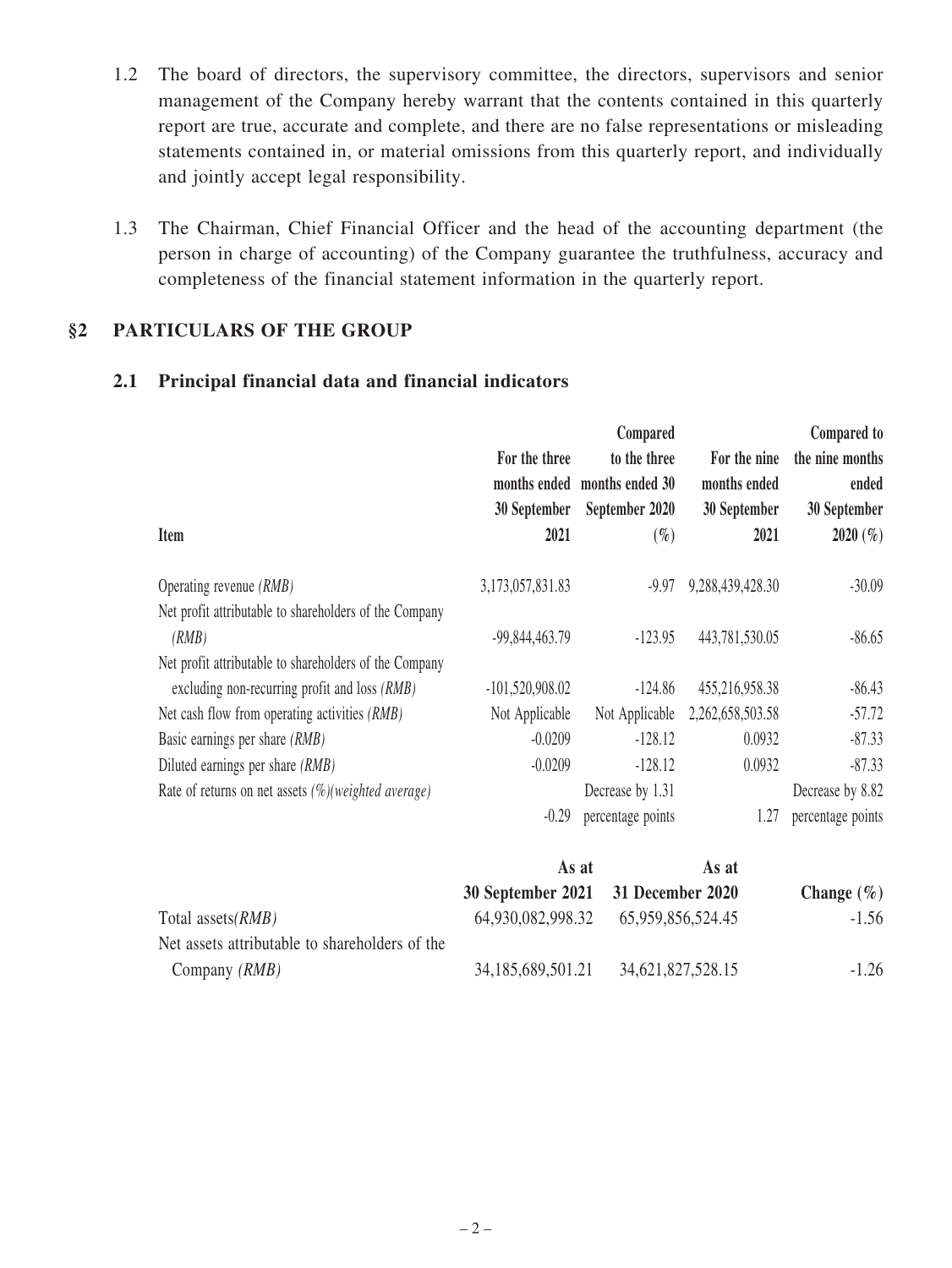## **2.2** *Non-recurring profit and loss*

| <b>Items</b>                                                                                                                                                                                                                                                                                                               | For the three<br>2021 | For the nine<br>months ended months ended<br>30 September 30 September<br>2021<br>Amount (RMB) Amount (RMB) |
|----------------------------------------------------------------------------------------------------------------------------------------------------------------------------------------------------------------------------------------------------------------------------------------------------------------------------|-----------------------|-------------------------------------------------------------------------------------------------------------|
| Profit or loss on disposal of non-current assets<br>Government subsidies that are included in the<br>current profit and loss, but are closely related to<br>the Company's normal business operations, except<br>for government subsidies that meet national policy<br>requirements and are continuously enjoyed by a fixed | 42,315.08             | 636,816.19                                                                                                  |
| amount or amount according to a certain standard                                                                                                                                                                                                                                                                           |                       | 1,426,453.74                                                                                                |
| Other non-operating revenue and expenses                                                                                                                                                                                                                                                                                   |                       | 1,942,578.13 -16,842,312.58                                                                                 |
| Minority interests effect (after tax)                                                                                                                                                                                                                                                                                      | 8,423.02              | 609,789.56                                                                                                  |
| Income tax effect                                                                                                                                                                                                                                                                                                          |                       | 300,025.96 -3,953,403.88                                                                                    |
| Total                                                                                                                                                                                                                                                                                                                      |                       | 1,676,444.23 -11,435,428.33                                                                                 |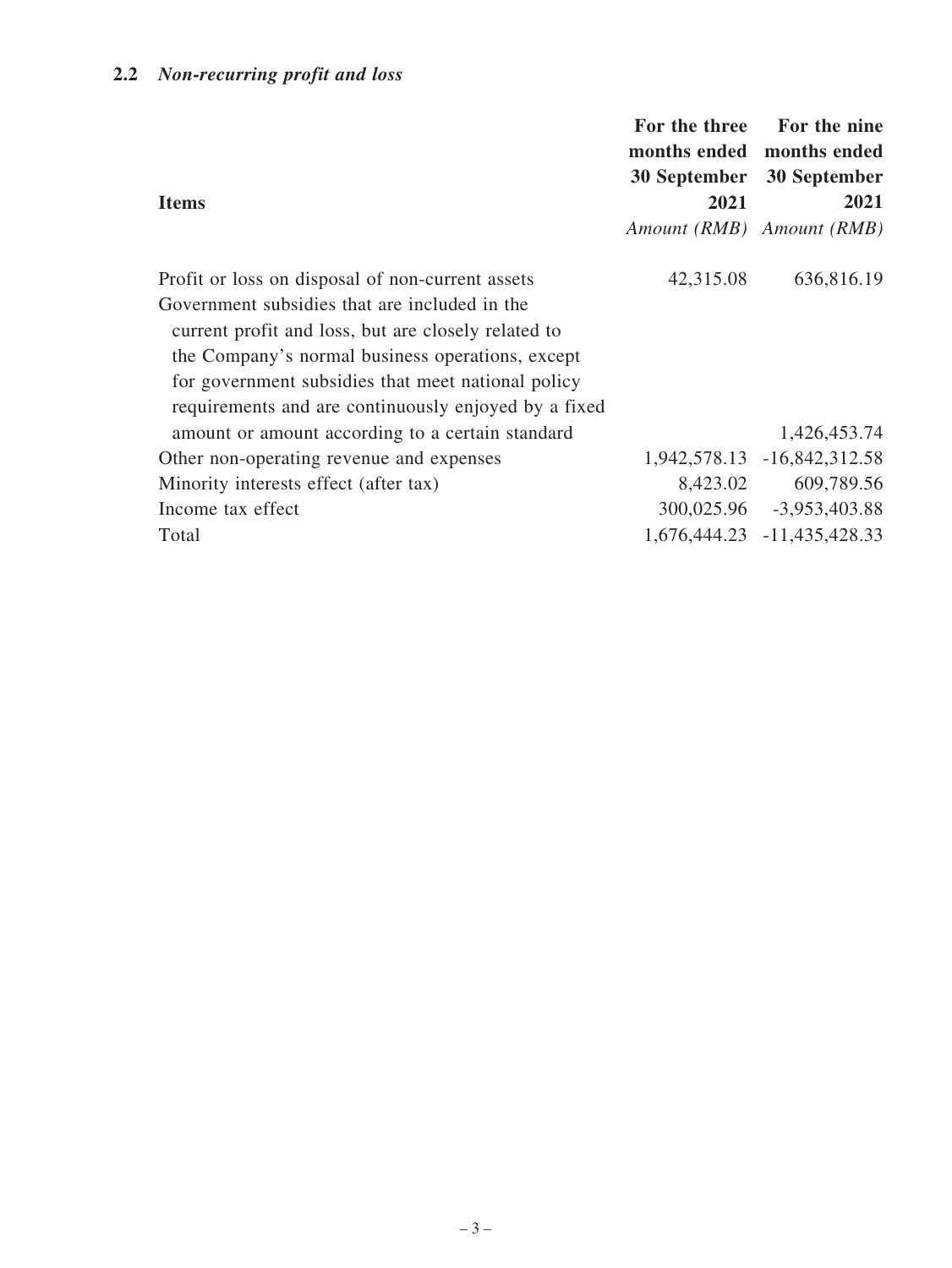## **2.3 The figure and reasons for major changes in the Group's main accounting statement items and financial indicators**

| <b>Items</b>                                                                                        | Change $(\% )$ Key reason |                                                                                                                                                                                                                                                                                                                                                      |
|-----------------------------------------------------------------------------------------------------|---------------------------|------------------------------------------------------------------------------------------------------------------------------------------------------------------------------------------------------------------------------------------------------------------------------------------------------------------------------------------------------|
| Cash and cash<br>equivalents $-$ as at the<br>end of the Reporting<br>Period                        | $-32.63$                  | Mainly due to the combined effect of net<br>cash inflow from operating activities of<br>RMB2.262 billion, net cash outflow from<br>investment activities of RMB1.799 billion,<br>net outflow from financing activities of<br>RMB2.085 billion and exchange rate<br>fluctuations from the beginning of the year<br>to the end of the Reporting Period |
| Accounts receivable –<br>as at the end of the                                                       | 47.66                     | Mainly due to the periodic increase of the<br>balance of accounts receivable as at the end                                                                                                                                                                                                                                                           |
| Reporting Period                                                                                    |                           | of the Reporting Period                                                                                                                                                                                                                                                                                                                              |
| Other receivables –<br>as at the end of the<br>Reporting Period                                     | 140.88                    | Mainly due to an increase of the dividends<br>receivable from joint ventures as at the end<br>of the Reporting Period                                                                                                                                                                                                                                |
| Taxes payable $-$ as<br>at the end of the<br>Reporting Period                                       | 209.24                    | Mainly due to a decrease of input VAT<br>not being deducted as at the end of the<br><b>Reporting Period</b>                                                                                                                                                                                                                                          |
| Non-current liabilities<br>maturing within one<br>$year - as at the end of$<br>the Reporting Period | $-45.05$                  | Mainly due to the reclassification of the long-<br>term interest-bearing liabilities as at the end<br>of the Reporting Period                                                                                                                                                                                                                        |
| Other non-current<br>liabilities $-$ as at the<br>end of the Reporting<br>Period                    | $-30.41$                  | Mainly due to a decrease in floating losses<br>in respect of interest rate swap agreements<br>at the end of the Reporting Period as<br>compared with the beginning of the period                                                                                                                                                                     |
| Minority interests -<br>as at the end of the<br><b>Reporting Period</b>                             | 38.38                     | Mainly due to a decrease in floating losses<br>in respect of interest rate swap agreements<br>attributable to minority shareholders at the<br>end of the Reporting Period as compared<br>with the beginning of the period                                                                                                                            |
| Operating revenue –<br>from the beginning of<br>the year to the end of<br>the Reporting Period      | $-30.09$                  | Mainly due to a plunge in the freight rates<br>in the international tanker shipping market<br>from the beginning of the year to the end of<br>the Reporting Period                                                                                                                                                                                   |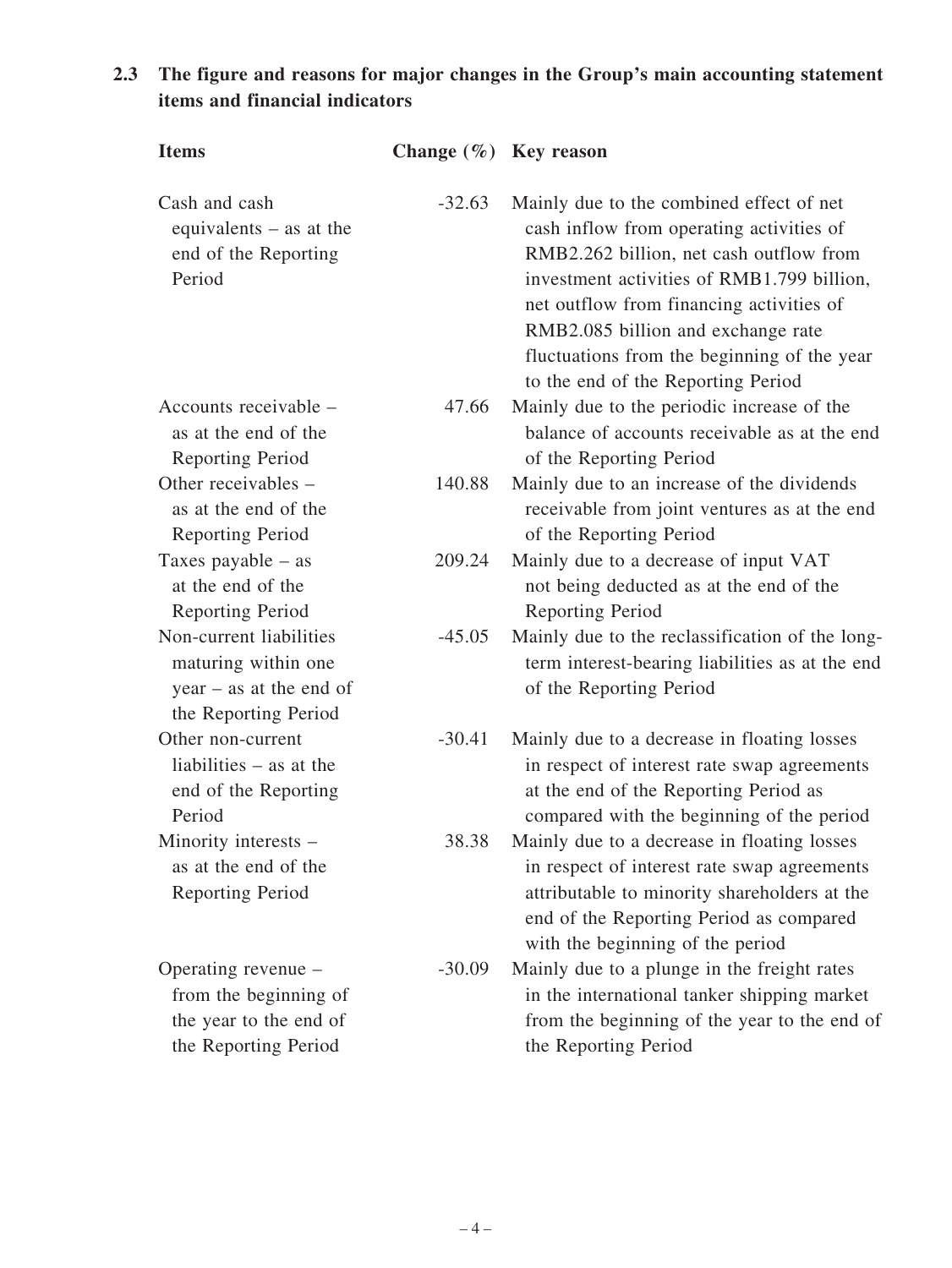## **Items Change (%) Key reason**

| Operating expense –<br>from the beginning of<br>the year to the end of<br>the Reporting Period                                                | $-7.66$   | Mainly due to certain measures taken by<br>the Company to reduce fuel costs, such as<br>slow steaming and fuel price lock-in, along<br>with the further decline in costs as a result<br>of decreased vessels under repair from the<br>beginning of the year to the end of the<br><b>Reporting Period</b> |
|-----------------------------------------------------------------------------------------------------------------------------------------------|-----------|----------------------------------------------------------------------------------------------------------------------------------------------------------------------------------------------------------------------------------------------------------------------------------------------------------|
| Other gains $-$ from<br>the beginning of the<br>year to the end of the<br>Reporting Period                                                    | 830.31    | Mainly due to the receipt of government<br>grants in relation to revenues from the<br>beginning of the year to the end of the<br>Reporting Period                                                                                                                                                        |
| Net profit attributable<br>to equity holders of<br>the company $-$ from<br>the beginning of the<br>year to the end of the<br>Reporting Period | $-86.65$  | Mainly due to a dive in freight rates derived<br>from excessive tanker utilization in the<br>international market from the beginning of<br>the year to the end of the Reporting Period                                                                                                                   |
| Net cash generated<br>from operating<br>activities – from the<br>beginning of the year<br>to the end of the<br>Reporting Period               | $-57.72$  | Mainly due to the decline in revenue from<br>tanker freight rates as a result of drop of<br>freight rates in the international tanker<br>market from the beginning of the year to<br>the end of the Reporting Period                                                                                     |
| Net cash generated<br>from investing<br>activities – from the<br>beginning of the year<br>to the end of the<br>Reporting Period               | 42.56     | Mainly due to a decrease of the installments<br>paid for vessels under construction as<br>compared with last period                                                                                                                                                                                      |
| Net cash generated<br>from financing<br>activities – from the<br>beginning of the year<br>to the end of the<br><b>Reporting Period</b>        | $-855.80$ | Mainly due to the lack of non-public from<br>the beginning of the year to the end of the<br>Reporting Period, which was carried out<br>in the same period of last year for raising<br>funds                                                                                                              |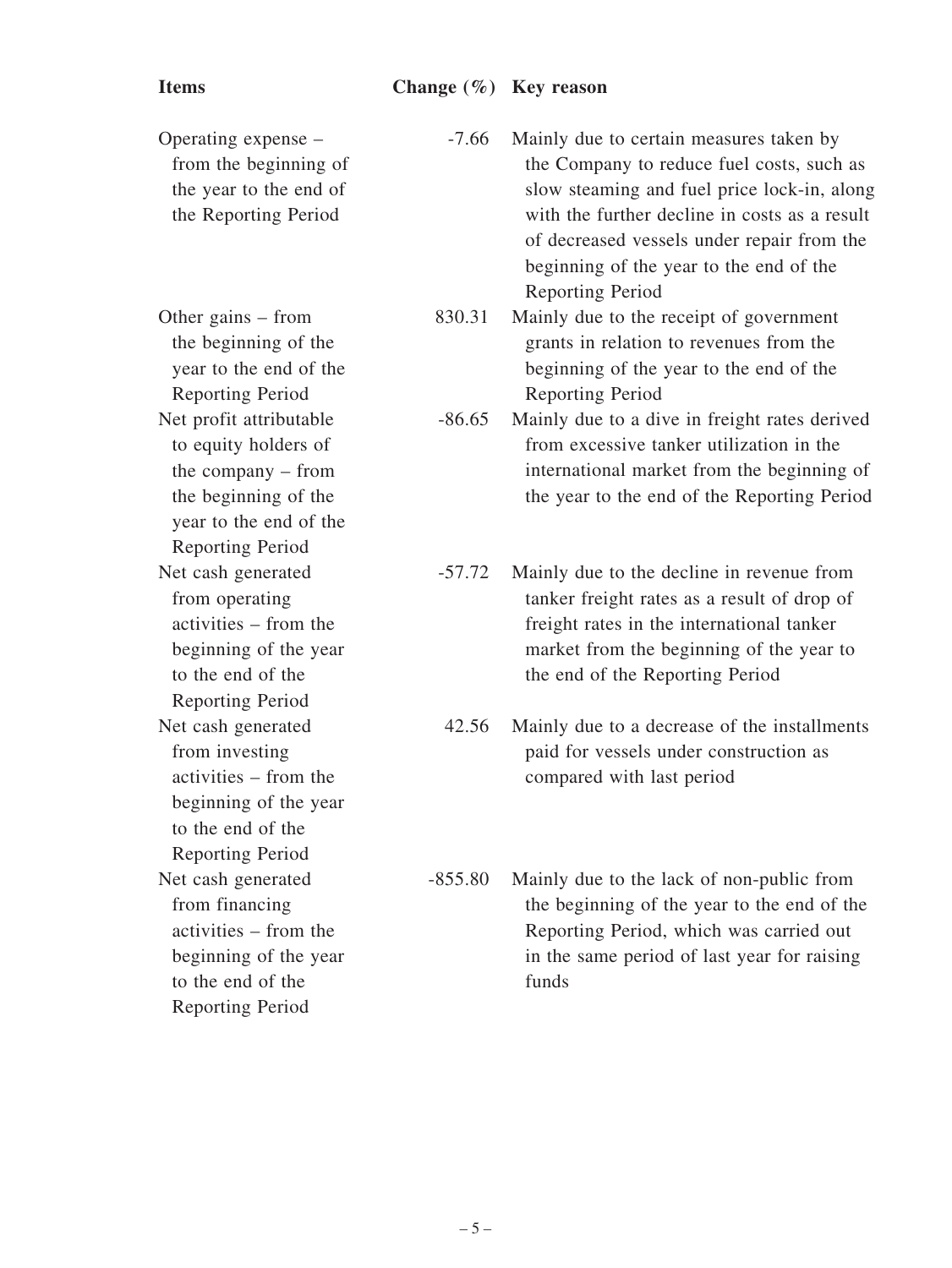#### **§3 SHAREHOLDERS' INFORMATION**

**Total number of shareholders, the shareholding of the top 10 shareholders and the shareholding of the top 10 shareholders of shares without any selling restrictions as at the end of the Reporting Period**

Total number of shareholders 87,262

| Top 10 shareholders                                                                                                                                                                                                                                                                                                                                                                                                                                                           |                     |                        |                                                            |                                                        |                         |
|-------------------------------------------------------------------------------------------------------------------------------------------------------------------------------------------------------------------------------------------------------------------------------------------------------------------------------------------------------------------------------------------------------------------------------------------------------------------------------|---------------------|------------------------|------------------------------------------------------------|--------------------------------------------------------|-------------------------|
| Name of shareholders (Full Name)                                                                                                                                                                                                                                                                                                                                                                                                                                              | Number of<br>shares | Shareholding<br>$(\%)$ | <b>Number</b><br>of shares<br>with selling<br>restrictions | Number of<br>shares subject<br>to pledge or<br>lock up | Type of<br>shareholders |
| China Shipping Group Company Limited*(1)<br>(中國海運集團有限公司)                                                                                                                                                                                                                                                                                                                                                                                                                      | 1,536,924,595       | 32.27                  |                                                            | Nil                                                    | State-owned entity      |
| HKSCC NOMINEES LIMITED <sup>(2)</sup><br>(香港中央結算(代理人)有限公司)                                                                                                                                                                                                                                                                                                                                                                                                                    | 1,285,466,828       | 26.99                  |                                                            | Unknown                                                | Offshore entity         |
| China COSCO SHIPPING Corporation Limited*(1)<br>(中國遠洋海運集團有限公司)                                                                                                                                                                                                                                                                                                                                                                                                                | 619,426,195         | 13.01                  | 601,719,197                                                | Nil                                                    | State-owned entity      |
| Central Huijin Assets Management<br>Company Ltd.*(中央匯金資產管理有限責任公司)                                                                                                                                                                                                                                                                                                                                                                                                             | 92,709,700          | 1.95                   |                                                            | Nil                                                    | State-owned entity      |
| Dalian Shipbuilding Industry Group Co., Ltd.*(3)<br>(大連船舶重工集團有限公司)                                                                                                                                                                                                                                                                                                                                                                                                            | 85,959,885          | 1.80                   |                                                            | Nil                                                    | State-owned entity      |
| Hong Kong Securities Clearing Company Ltd.<br>(香港中央結算有限公司)                                                                                                                                                                                                                                                                                                                                                                                                                    | 55,838,126          | 1.17                   |                                                            | Nil                                                    | Offshore entity         |
| China Construction Bank Co., Ltd. - Zhongou New<br>Blue Chip Flexible Allocation of Hybrid Securities<br>Investment Fund* (中國建設銀行股份有限公司一中<br>歐新藍籌靈活配置混合型證券投資基金)                                                                                                                                                                                                                                                                                                               | 52,856,272          | 1.11                   |                                                            | Nil                                                    | Other                   |
| Hudong Zhonghua Shipbuilding (Group) Co., Ltd.*(3)<br>(滬東中華造船(集團)有限公司)                                                                                                                                                                                                                                                                                                                                                                                                        | 42,979,942          | 0.90                   |                                                            | Nil                                                    | State-owned entity      |
| Industrial Bank Co., Ltd. - Zhongou New Trend Equity<br>Securities Investment Fund* (興業銀行股份有限公<br>司一中歐新趨勢股票型證券投資基金(LOF))                                                                                                                                                                                                                                                                                                                                                      | 35,841,681          | 0.75                   |                                                            | Nil                                                    | Other                   |
| Industrial Commercial Bank of China Ltd. - Zhongou<br>Selected Flexible Allocation and Regular Open<br>Hybrid Sponsored Securities Investment Fund* (中國<br>工商銀行股份有限公司一中歐精選靈活配置定期開<br>$-4$ and $-4$ $\sqrt{2}$ . Then, $\sqrt{2}$ is $\sqrt{2}$ is $\sqrt{2}$ is $\sqrt{2}$ is $\sqrt{2}$ is $\sqrt{2}$ is $\sqrt{2}$ is $\sqrt{2}$ is $\sqrt{2}$ is $\sqrt{2}$ is $\sqrt{2}$ is $\sqrt{2}$ is $\sqrt{2}$ is $\sqrt{2}$ is $\sqrt{2}$ is $\sqrt{2}$ is $\sqrt{2}$ is $\sqrt{2$ | 25,821,364          | 0.54                   |                                                            | Nil                                                    | Other                   |

放混合型發起式證券投資基金)

 $-6-$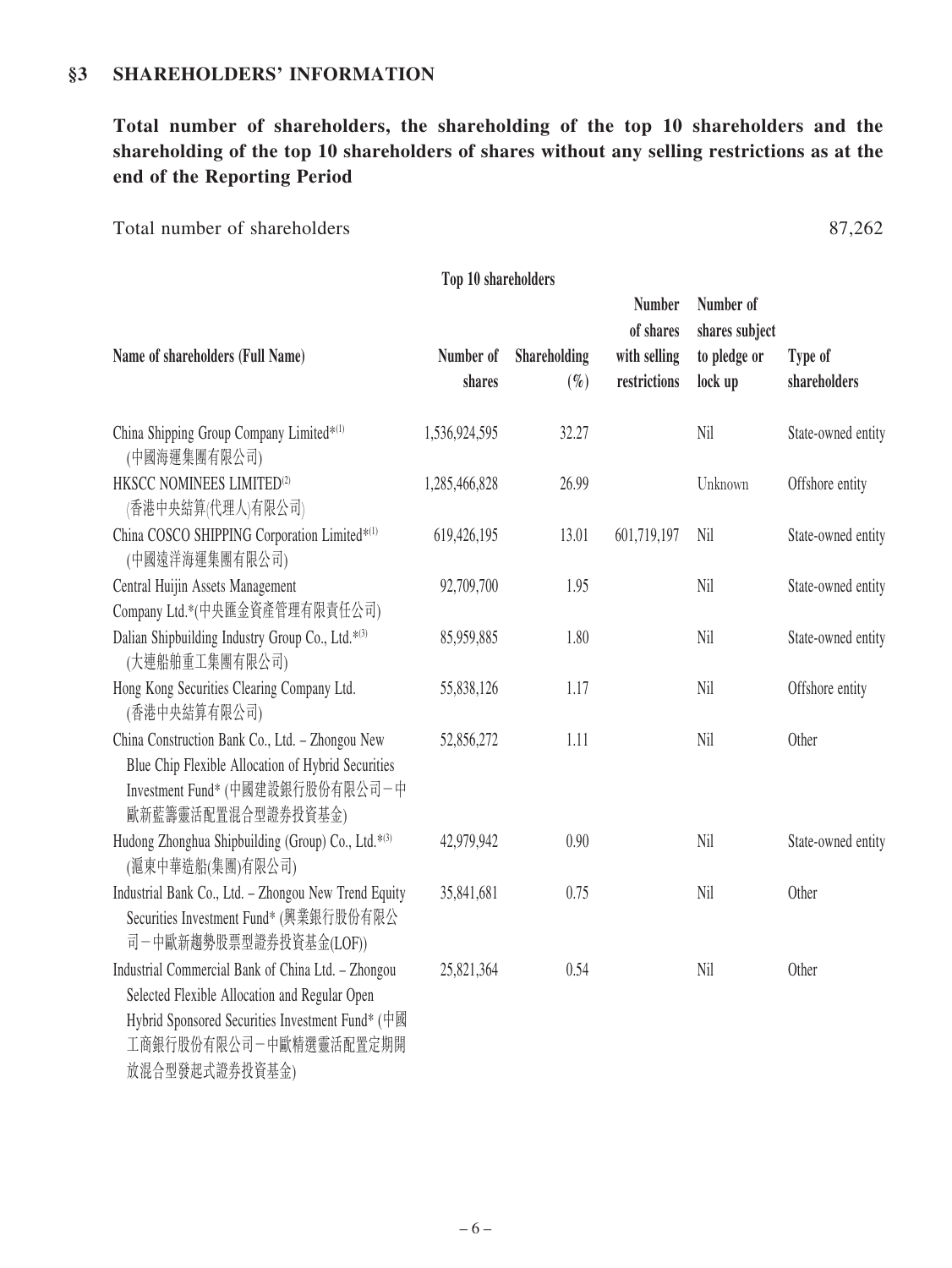## **Top ten holders of shares in circulation without any selling restrictions**

|                                                                                                                                                                                                     | Number of shares in<br>circulation without any<br>selling restrictions as at<br>the end of the Reporting | Type of shares                    |
|-----------------------------------------------------------------------------------------------------------------------------------------------------------------------------------------------------|----------------------------------------------------------------------------------------------------------|-----------------------------------|
| Name of shareholders (Full Name)                                                                                                                                                                    | Period                                                                                                   |                                   |
| China Shipping Group Company Limited* <sup>(1)</sup> (中國海運集<br>團有限公司)                                                                                                                               | 1,536,924,595                                                                                            | RMB ordinary shares               |
| HKSCC NOMINEES LIMITED <sup>(2)</sup><br>(香港中央結算(代理人)有限公司)                                                                                                                                          | 1,285,466,828                                                                                            | Overseas listed foreign<br>shares |
| Central Huijin Assets Management Company Ltd.* (中央<br>匯金資產管理有限責任公司)                                                                                                                                 | 92,709,700                                                                                               | RMB ordinary shares               |
| Dalian Shipbuilding Industry Group Co., Ltd.*(3) (大連船<br>舶重工集團有限公司)                                                                                                                                 | 85,959,885                                                                                               | RMB ordinary shares               |
| Hong Kong Securities Clearing Company Ltd. (香港中央<br>結算有限公司)                                                                                                                                         | 55,838,126                                                                                               | RMB ordinary shares               |
| China Construction Bank Co., Ltd. - Zhongou New Blue<br>Chip Flexible Allocation of Hybrid Securities Investment<br>Fund* (中國建設銀行股份有限公司一中歐新藍籌靈活<br>配置混合型證券投資基金)                                     | 52,856,272                                                                                               | RMB ordinary shares               |
| Hudong Zhonghua Shipbuilding (Group) Co., Ltd.* <sup>(3)</sup> (滬東<br>中華造船(集團)有限公司)                                                                                                                 | 42,979,942                                                                                               | RMB ordinary shares               |
| Industrial Bank Co., Ltd. - Zhongou New Trend Equity<br>Securities Investment Fund* (興業銀行股份有限公司-<br>中歐新趨勢股票型證券投資基金(LOF))                                                                            | 35,841,681                                                                                               | RMB ordinary shares               |
| Industrial Commercial Bank of China Ltd. - Zhongou<br>Selected Flexible Allocation and Regular Open Hybrid<br>Sponsored Securities Investment Fund* (中國工商銀行<br>股份有限公司一中歐精選靈活配置定期開放混合型發<br>起式證券投資基金) | 25,821,364                                                                                               | RMB ordinary shares               |
| Harvest Fund - Agricultural Bank of China - Harvest CSI<br>Financial Asset Management Plan* (嘉實基金-農業銀<br>行-嘉實中證金融資產管理計劃)                                                                            | 24,879,500                                                                                               | RMB ordinary shares               |
| GF Fund - Agricultural Bank of China - GF CSI Financial<br>Asset Management Plan* (廣發基金-農業銀行-廣發<br>中證金融資產 管理計劃)                                                                                     | 24,879,500                                                                                               | RMB ordinary shares               |
| Zhongou Fund - Agricultural Bank of China - Zhongou<br>CSI Financial Asset Management Plan* (中歐基金一農<br>業銀行-中歐中證金融資產管理計劃)                                                                            | 24,879,500                                                                                               | RMB ordinary shares               |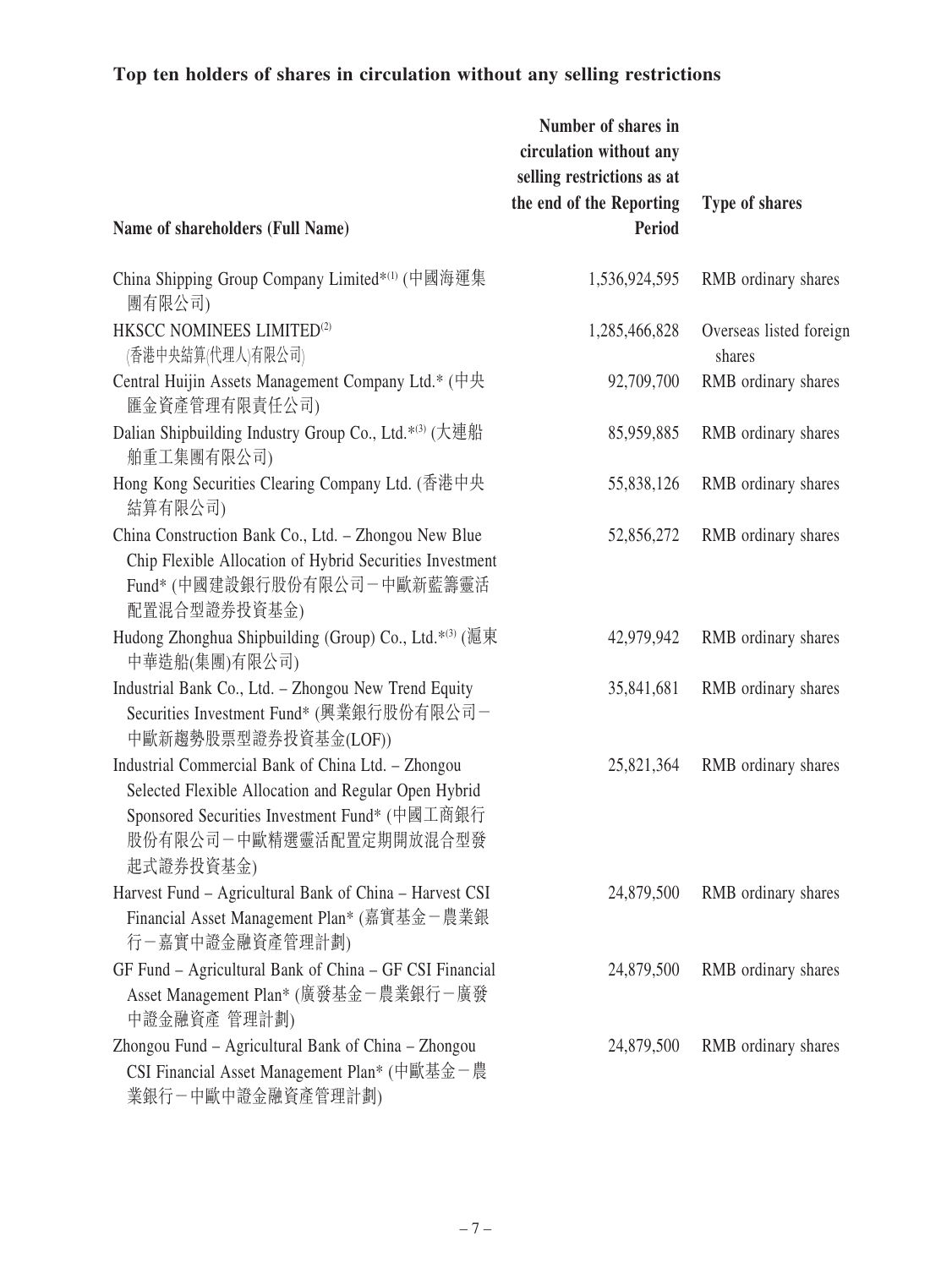#### *Note:*

- (1) As at 30 September 2021, China COSCO SHIPPING Corporation Limited\* ("COSCO SHIPPING") directly holds 619,426,195 A Shares of the Company. COSCO SHIPPING is the sole shareholder of China Shipping Group Company Limited and therefore, COSCO SHIPPING, by itself and through its subsidiaries, is interested in 2,156,350,790 A shares of the Company in aggregate, representing approximately 45.28% of the total issued share capital of the Company as at 30 September 2021.
- (2) HKSCC NOMINEES LIMITED (香港中央結算(代理人)有限公司) holds H Shares of the Company on behalf of customers of various securities firms in Hong Kong and other CCASS participants.
- (3) Dalian Shipbuilding Industry Group Co., Ltd.\* (大連船舶重工集團有限公司) and Hudong Zhonghua Shipbuilding (Group) Co., Ltd.\* (滬東中華造船(集團)有限公司) are parties acting in concert.
- (4) Except for the above, it is unknown whether concerted action relationships exist among the other shareholders.

#### **§4 SIGNIFICANT EVENTS**

#### **Summary of analysis of the Group's operating activities in the first three quarters of 2021**

In the first three quarters of 2021, global economic activities gradually recovered, resulting in the raising demand for oil. In particular, the Organization of Petroleum Exporting Countries and its allies (OPEC+) made a decision to gradually increase market supply from August, which sent a positive signal from the oil supply side. However, impacted by the uncertain regional economic and political situations and the continuing and recurring COVID-19 outbreak, the overall recovery progress of global oil demand was still depressed to a certain extent. In the third quarter of 2021, global oil demand was approximately 98.33 million barrels per day, representing an increase of 3.11% as compared to the second quarter, and an increase of 8.07% as compared to the third quarter of 2020 but a decrease of 2.35% as compared to the same period of 2019.

For the nine months ended 30 September 2021, the fundamentals of oversupply of shipping capacity and the rapidly increasing fuel price both imposed great pressure on the oil tanker shipping market. The daily average revenue of Very Large Crude Carrier (VLCC) TD3C (Middle East Gulf – China) for the first three quarters was USD-1,250 per day, representing a year-on-year decrease of approximately 102% year-on-year. In the third quarter of 2021, as the overhaul of refineries was close to an end, the freight rate gradually rebounded after touching the bottom line.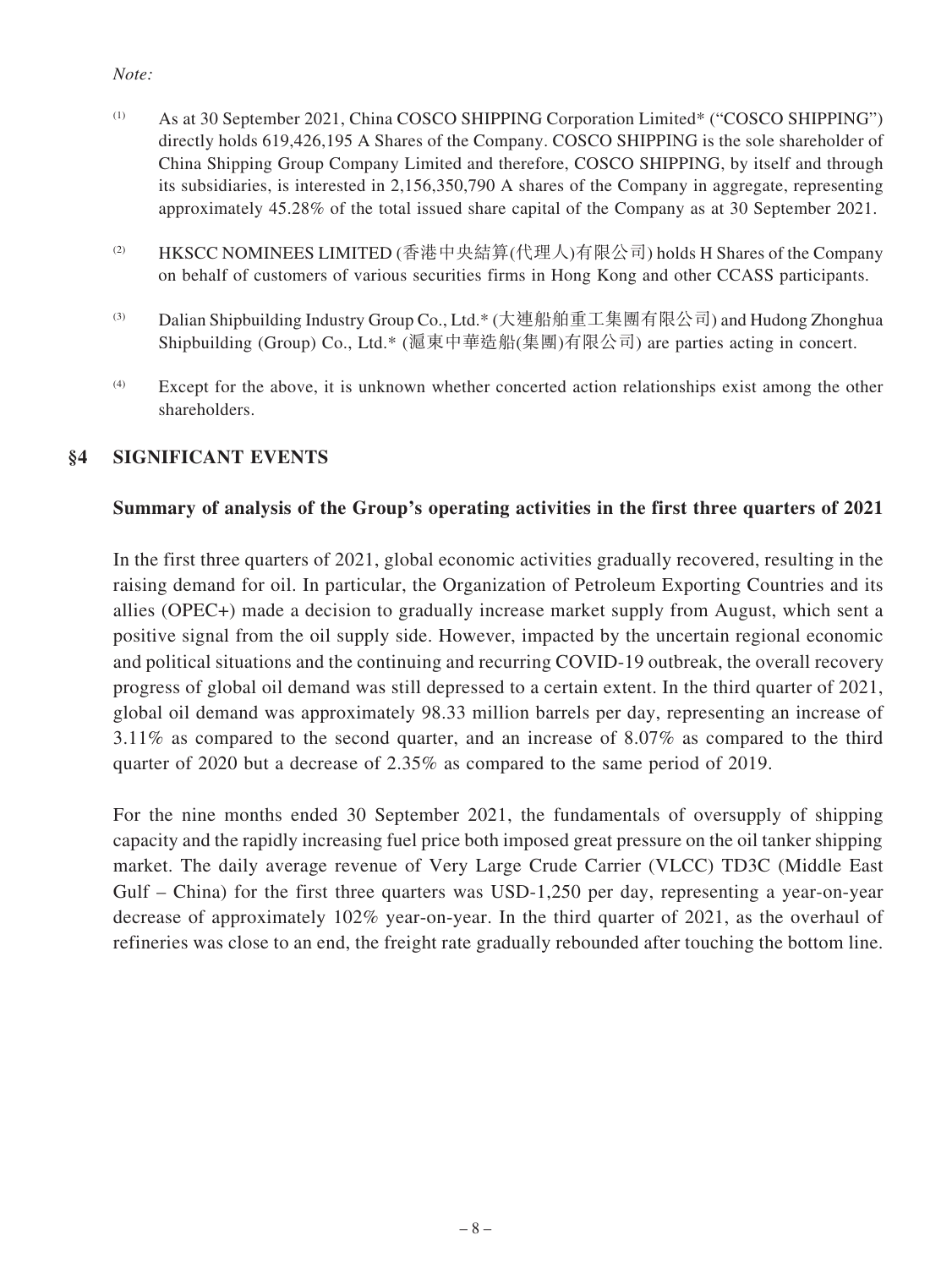From the shipping demand side, the Organization for Economic Cooperation and Development (OECD) is accelerating its commercial oil destocking, which slowed down the recovery progress of oil tanker shipping demand. Furthermore, the tightening environmental protection policy and the promulgation of consumption taxation policy on product oil also suppressed, to a certain degree, the domestic oil import and export. The monthly increase of production volume of OPEC+ had limited effect on the substantial improvement of the shipping demand in the third quarter. In terms of tanker supply, 199 oil tankers, representing 20.67 million DWT were delivered and 133 oil tankers, representing 10.32 million DWT were demolished in the first three quarters of 2021. As at the end of the third quarter of 2021, tankers over 15 years accounted for approximately 30% of the fleet. Catalyzed by the environmental protection policy, the disposal of old capacity will be accelerated and thereby the optimization potential from the tanker supply side is expected to improve the fundamentals of the oil shipping market.

In order to actively respond to the market downturn, the Group adopted a series of measures such as extreme speed down navigation, centralized procurement at selected opportunities, optimizing the layout of berths, and strengthening safety marketing for major customers to reduce costs, increase efficiency, and recover capital. In the first three quarters, the Group realized operating income from international oil shipping business of RMB4.17 billion, representing a year-on-year decrease of 48.6%.

During the Reporting Period, the Group's domestic trade oil shipping business and LNG shipping business generated stable and considerable income, which played a supporting role in the overall performance of the Group. In the first three quarters of 2021, the Group realized operating income from domestic oil shipping business of RMB4.17 billion, representing a year-on-year increase of 2.8%; LNG shipping business contributed net profit attributable to the parent of RMB510 million, representing a year-on-year increase of 1.7%.

For the nine months ended 30 September 2021, the Group realized tanker utilization of 5,754.84 million tonne-days (representing a year-on-year increase of 20.1%), transportation volume (excluding time charters) of 122.80 million tons (representing a year-on-year increase of 1.7%) and turnover (excluding time charters) of 375.4 billion tonne-miles (representing a year-on year decrease of 3.9%). The Group achieved operating revenue of RMB9.29 billion (representing a year-on-year decrease of 30.1%), operating expense of RMB8.23 billion (representing a year-onyear decrease of 7.7%) and net profit attributable to shareholders of the Company of RMB444 million (representing a year-on-year decrease of 86.7%).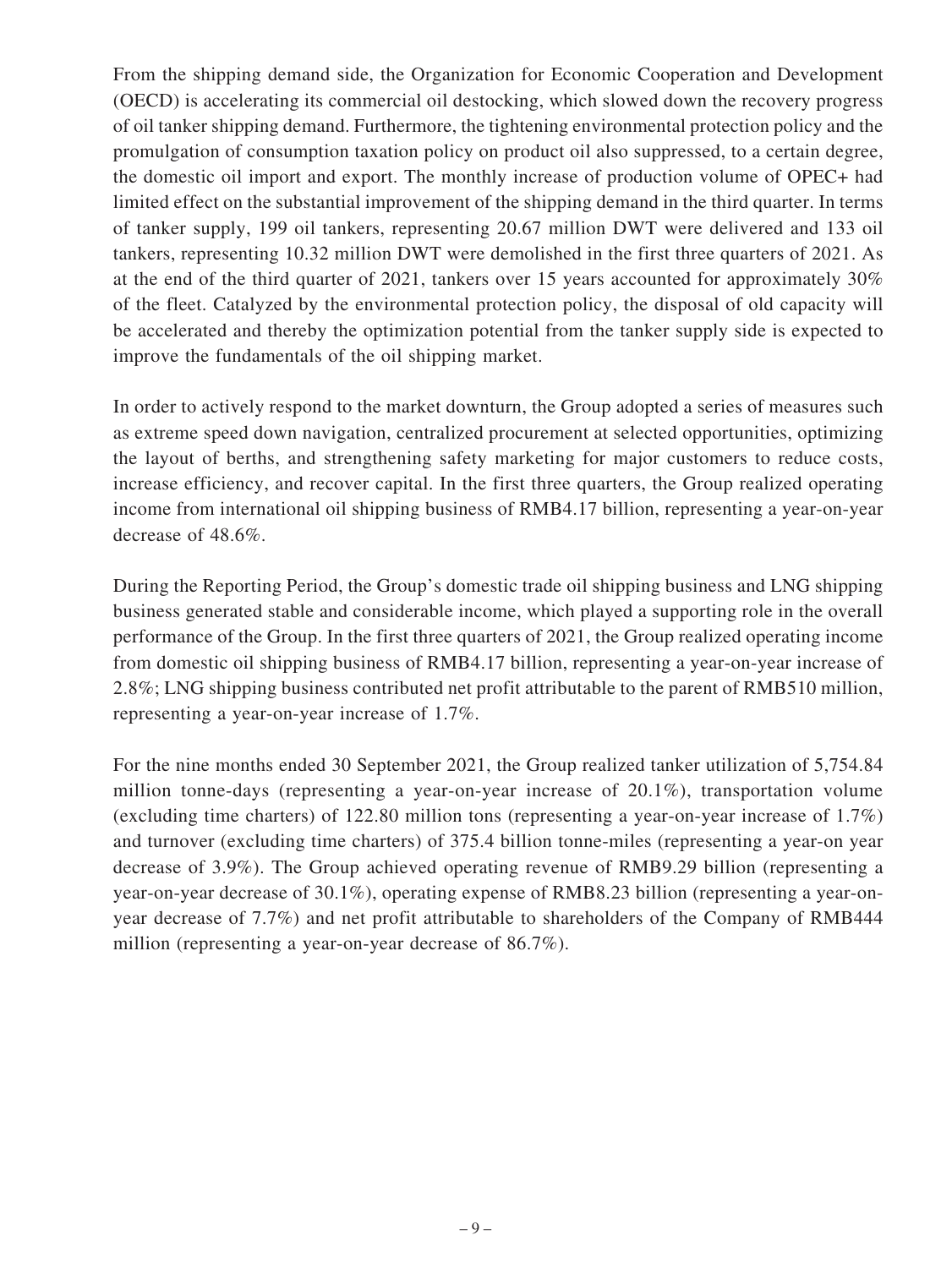## **§5 APPENDIX**

#### **Consolidated Balance Sheet**

| <b>Items</b>                                | 30 September 2021<br>RMB | <b>31 December 2020</b><br>RMB |
|---------------------------------------------|--------------------------|--------------------------------|
| <b>Current assets</b>                       |                          |                                |
| Cash and cash equivalents                   | 3,281,325,153.48         | 4,870,726,936.42               |
| Notes receivable                            | 1,200,000.00             | 12,660,000.00                  |
| Accounts receivable                         | 968,394,280.62           | 655, 848, 759. 78              |
| Prepayments                                 | 254,109,586.06           | 320, 255, 103.65               |
| Other receivables                           | 376,471,337.96           | 156,293,181.35                 |
| Including: Interests receivable             | 5,689,562.31             | 6,111,293.14                   |
| Dividends receivable                        | 120,000,000.00           |                                |
| Inventory                                   | 939,582,055.58           | 859,472,043.87                 |
| Contract assets                             | 588,108,594.52           | 632,042,903.68                 |
| Non-current assets maturing within one year |                          | 38,560,800.72                  |
| Other current assets                        | 288, 182, 108.66         | 333, 613, 767. 26              |
| <b>Total current assets</b>                 | 6,697,373,116.88         | 7,879,473,496.73               |
| <b>Non-current assets</b>                   |                          |                                |
| Long-term receivables                       | 1,227,855,152.89         | 1,245,027,131.90               |
| Long-term equity investment                 | 6,273,311,329.02         | 6,058,683,769.05               |
| Other equity investments                    | 524, 352, 884. 43        | 462,316,968.81                 |
| Investment properties                       | 10,386,872.00            | 10,386,872.00                  |
| Fixed assets                                | 47,376,267,595.92        | 47, 242, 523, 785. 51          |
| Construction in progress                    | 1,320,503,187.09         | 1,240,463,836.03               |
| Right-of-use assets                         | 1,331,361,337.78         | 1,647,628,385.90               |
| Intangible assets                           | 45,429,674.62            | 47,674,696.92                  |
| Goodwill                                    | 73,324,705.01            | 73,324,705.01                  |
| Long-term deferred expenses                 | 7,115,597.16             | 9,577,045.68                   |
| Deferred income tax assets                  | 42,801,545.52            | 42,775,830.91                  |
| <b>Total non-current assets</b>             | 58,232,709,881.44        | 58,080,383,027.72              |
| <b>Total assets</b>                         | 64,930,082,998.32        | 65,959,856,524.45              |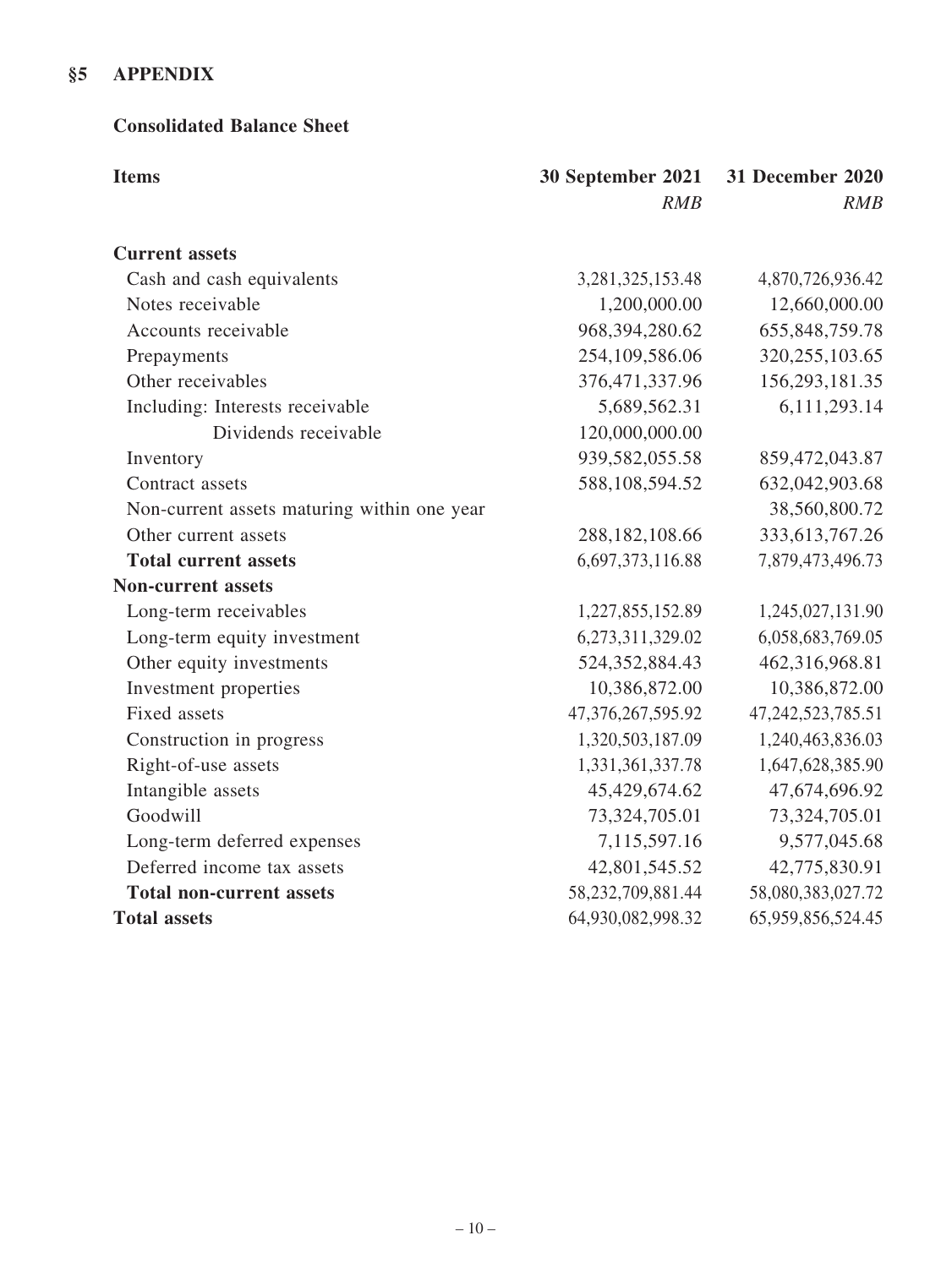| <b>Items</b>                                     | 30 September 2021     | <b>31 December 2020</b> |
|--------------------------------------------------|-----------------------|-------------------------|
|                                                  | RMB                   | RMB                     |
| <b>Current liabilities</b>                       |                       |                         |
| Short-term borrowings                            | 4,971,327,476.21      | 4,269,809,704.96        |
| Bills payable                                    |                       | 33,000,000.00           |
| Accounts payable                                 | 1,200,162,358.62      | 1,577,104,082.53        |
| Receipts in advance                              |                       |                         |
| <b>Contract liabilities</b>                      | 12,869,747.97         | 18,823,664.12           |
| Staff remuneration payable                       | 417,692,095.37        | 448,524,619.39          |
| Taxes payable                                    | 182,678,202.04        | 59,073,718.98           |
| Other payables                                   | 936,651,696.48        | 704, 207, 501. 73       |
| Including: Interests payable                     | 75,911,609.47         | 114,989,529.87          |
| Dividends payable                                |                       |                         |
| Non-current liabilities maturing within one year | 1,528,741,823.36      | 2,782,298,881.16        |
| <b>Total current liabilities</b>                 | 9,250,123,400.05      | 9,892,842,172.87        |
| <b>Non-current liabilities</b>                   |                       |                         |
| Long-term borrowings                             | 13,587,747,356.30     | 13,809,152,132.15       |
| Bonds payable                                    | 2,497,640,031.44      | 2,495,823,858.94        |
| Leasing obligation                               | 1,760,934,536.01      | 1,699,996,007.57        |
| Long-term payables                               | 982,866,940.91        | 977,192,999.08          |
| Long-term staff remuneration payable             | 184,310,838.60        | 179,503,752.48          |
| <b>Estimated liabilities</b>                     |                       |                         |
| Deferred income tax liabilities                  | 533, 793, 585. 71     | 455,016,824.72          |
| Other non-current liabilities                    | 590,113,471.76        | 847,983,407.02          |
| <b>Total non-current liabilities</b>             | 20,137,406,760.73     | 20,464,668,981.96       |
| <b>Total liabilities</b>                         | 29,387,530,160.78     | 30, 357, 511, 154.83    |
| Owners' equity (or shareholders' equity)         |                       |                         |
| Paid in capital (or share capital)               | 4,762,691,885.00      | 4,762,691,885.00        |
| Capital reserves                                 | 11,932,365,028.60     | 11,926,660,401.10       |
| Other comprehensive income                       | -488,371,770.27       | -512,922,310.53         |
| Special reserves                                 | 55,352,625.74         | 12,988,973.49           |
| Surplus reserves                                 | 2,877,436,346.44      | 2,877,436,346.44        |
| Undistributed profit                             | 15,046,215,385.70     | 15,554,972,232.65       |
| Total equity attributable to owners of the       |                       |                         |
| parent company (or shareholders' equity)         | 34, 185, 689, 501. 21 | 34,621,827,528.15       |
| Minority interests                               | 1,356,863,336.33      | 980,517,841.47          |
| Total owners' equity (or shareholders' equity)   | 35, 542, 552, 837. 54 | 35,602,345,369.62       |
| Total liabilities and owners' equity             |                       |                         |
| (or shareholders' equity)                        | 64,930,082,998.32     | 65,959,856,524.45       |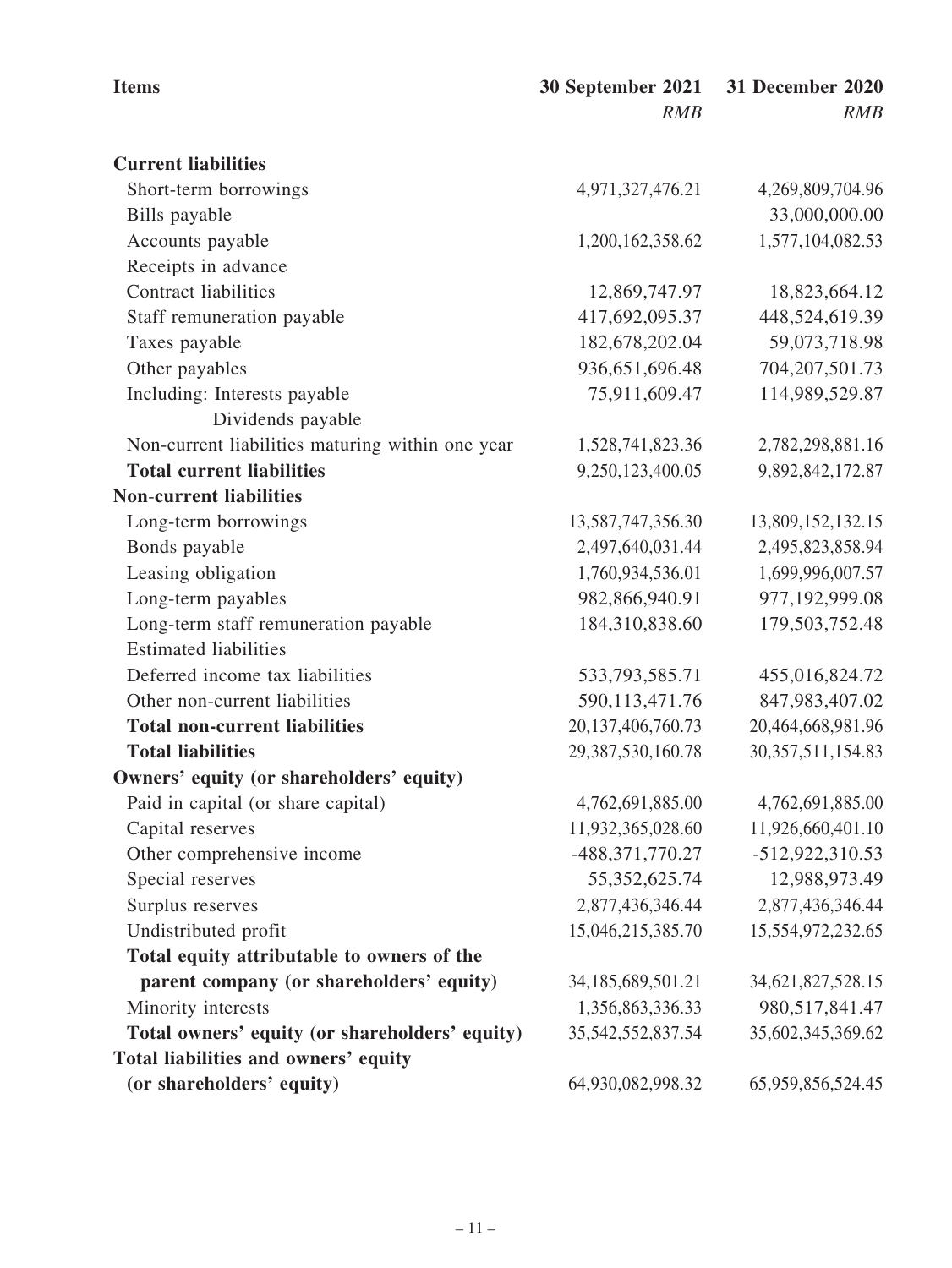## **Consolidated Income Statement**

| <b>Items</b>                                 | January -<br>September<br>2021<br><b>RMB</b> | January -<br>September<br>2020<br><b>RMB</b> |
|----------------------------------------------|----------------------------------------------|----------------------------------------------|
| 1. Total operating revenue                   | 9,288,439,428.30                             | 13,286,083,158.08                            |
| Including: Operating revenue                 | 9,288,439,428.30                             | 13,286,083,158.08                            |
| 2. Total operating expense                   | 9,507,455,016.56                             | 10,233,637,240.42                            |
| Including: Operating expenses                | 8,228,958,287.36                             | 8,911,846,810.84                             |
| Business taxes and other surcharges          | 43,054,198.93                                | 43,869,167.19                                |
| Sales expenses                               | 21,730,010.16                                | 25,376,221.26                                |
| Administrative expenses                      | 581,073,931.13                               | 432,400,755.65                               |
| R & D expenses                               | 10,666,041.34                                | 7,027,964.82                                 |
| Financial expenses                           | 621,972,547.64                               | 813,116,320.66                               |
| Including: Interest expenses                 | 622,703,212.66                               | 863,732,865.39                               |
| Interest income                              | 45,828,230.59                                | 81,831,571.11                                |
| Add: Other gains                             | 323,527,368.64                               | 34,776,233.32                                |
| Add: Investment income ("-" for investment   |                                              |                                              |
| loss)                                        | 746,247,076.29                               | 678, 629, 169.87                             |
| Including: Investment income from            |                                              |                                              |
| associates and joint ventures                | 746,247,076.29                               | 702,847,406.86                               |
| Gain or loss from fair value changes         |                                              |                                              |
| $($ "-" for loss)                            |                                              | $-3,414,395.00$                              |
| Credit impairment losses                     |                                              |                                              |
| ("-" for credit impairment loss)             | $-104, 255.61$                               | $-9,617,818.04$                              |
| Capital impairment losses ("-" for loss)     | 71,690.67                                    |                                              |
| Gain from asset disposal ("-" for loss)      | $-3,422,829.79$                              | $-736,076.39$                                |
| 3. Operating profit ("-" for operating loss) | 847,303,461.94                               | 3,752,083,031.42                             |
| Add: Non-operating revenue                   | 3,444,309.27                                 | 11,782,740.51                                |
| Less: Non-operating expense                  | 20,065,651.16                                | 8,995,164.86                                 |
| 4. Gross profit ("-" for gross loss)         | 830,682,120.05                               | 3,754,870,607.07                             |
| Less: Income tax                             | 154,514,420.44                               | 227,480,206.12                               |
| 5. Net profit ("-" for net loss)             | 676, 167, 699. 61                            | 3,527,390,400.95                             |
| (1) Classified by sustainability             |                                              |                                              |
| a. Net profit from continuing operations     |                                              |                                              |
| $($ "-" for net loss)                        | 676, 167, 699. 61                            | 3,527,390,400.95                             |
| b. Net profit from discontinued operations   |                                              |                                              |
| $($ "-" for net loss)                        |                                              |                                              |
| (2) Classified by ownership                  |                                              |                                              |
| a. Net profit attributable to owners of      |                                              |                                              |
| parent company                               | 443,781,530.05                               | 3,324,223,270.73                             |
| b. Net profit attributable to minority       |                                              |                                              |
| shareholders                                 | 232,386,169.56                               | 203, 167, 130. 22                            |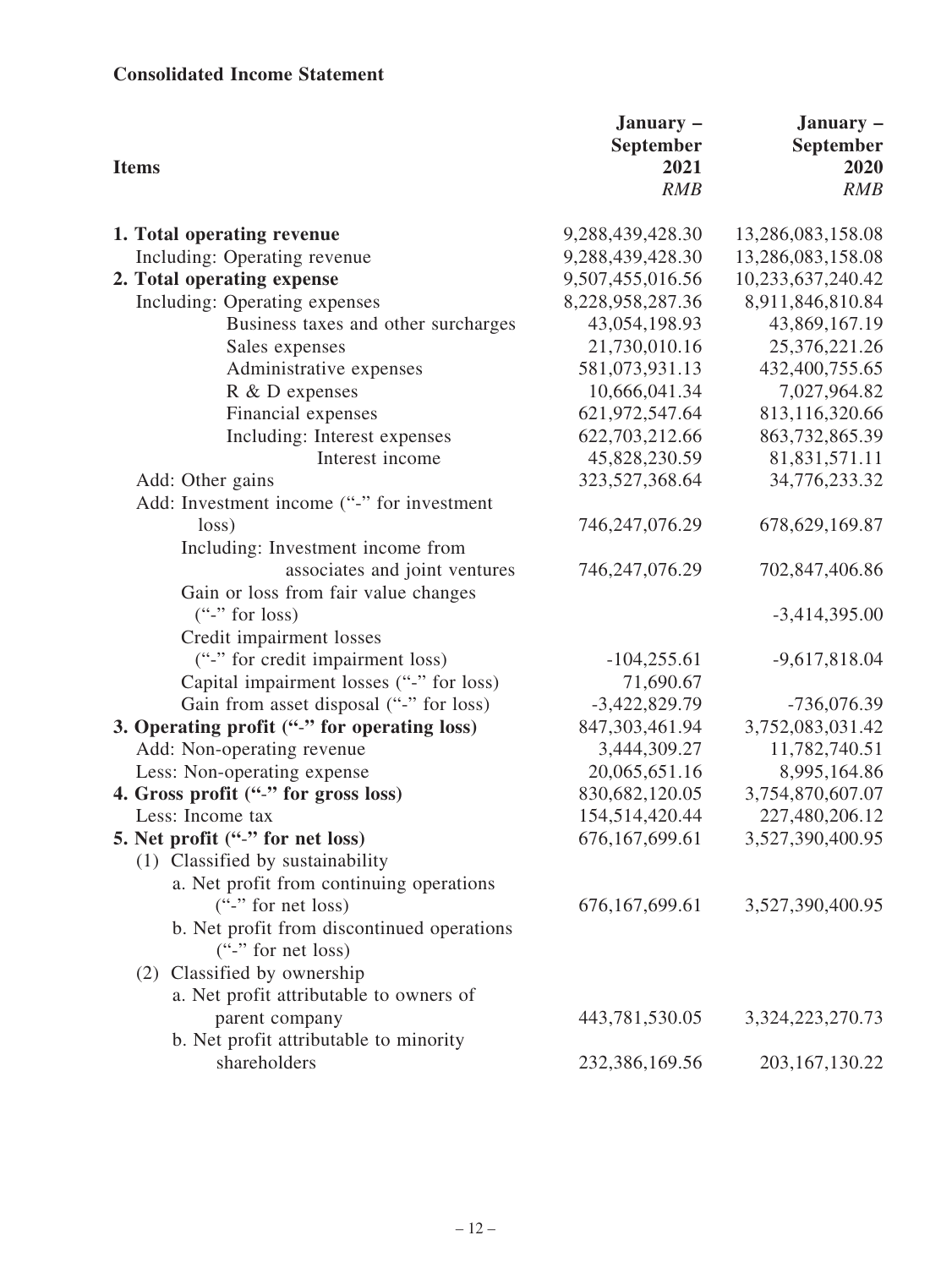| <b>Items</b>                                                                                                        | January -<br>September<br>2021<br>RMB | January -<br>September<br>2020<br>RMB |
|---------------------------------------------------------------------------------------------------------------------|---------------------------------------|---------------------------------------|
| 6. Other comprehensive net income after tax<br>Other comprehensive net income after tax                             | 191,836,334.20                        | $-600,799,767.86$                     |
| attributable to owners of parent company<br>(1) Other comprehensive income not to be re-                            | 24,550,540.26                         | -371,540,399.40                       |
| classified subsequently to profit or loss<br>a. Gain or loss from changes in the fair                               | 23,728,737.72                         | $-4,451,752.44$                       |
| value of other equity investments<br>(2) Other comprehensive income to be                                           | 23,728,737.72                         | $-4,451,752.44$                       |
| reclassified to profit or loss<br>a. Portion of other comprehensive income<br>to be re-classified to profit or loss | 821,802.54                            | -367,088,646.96                       |
| under equity method<br>b. Effective portion of profit or loss on                                                    | $-5,710,388.04$                       | $-20,625,198.47$                      |
| cash flow hedges<br>c. Foreign currency translation gains or                                                        | 103,577,326.84                        | $-158,423,366.03$                     |
| losses<br>d. Others                                                                                                 | $-97,045,136.26$                      | $-183,481,727.86$<br>$-4,558,354.60$  |
| Other comprehensive net income after tax                                                                            |                                       |                                       |
| attributable to minority shareholders                                                                               | 167,285,793.94                        | $-229,259,368.46$                     |
| 7. Total comprehensive income                                                                                       | 868,004,033.81                        | 2,926,590,633.09                      |
| Total comprehensive income attributable to                                                                          |                                       |                                       |
| owners of parent company<br>Total comprehensive income attributable to                                              | 468,332,070.31                        | 2,952,682,871.33                      |
| minority shareholders                                                                                               | 399,671,963.50                        | $-26,092,238.24$                      |
| 8. Earnings per share                                                                                               |                                       |                                       |
| (1) Basic earnings per share (RMB per share)                                                                        | 0.0932                                | 0.7356                                |
| (2) Diluted earnings per share (RMB per share)                                                                      | 0.0932                                | 0.7353                                |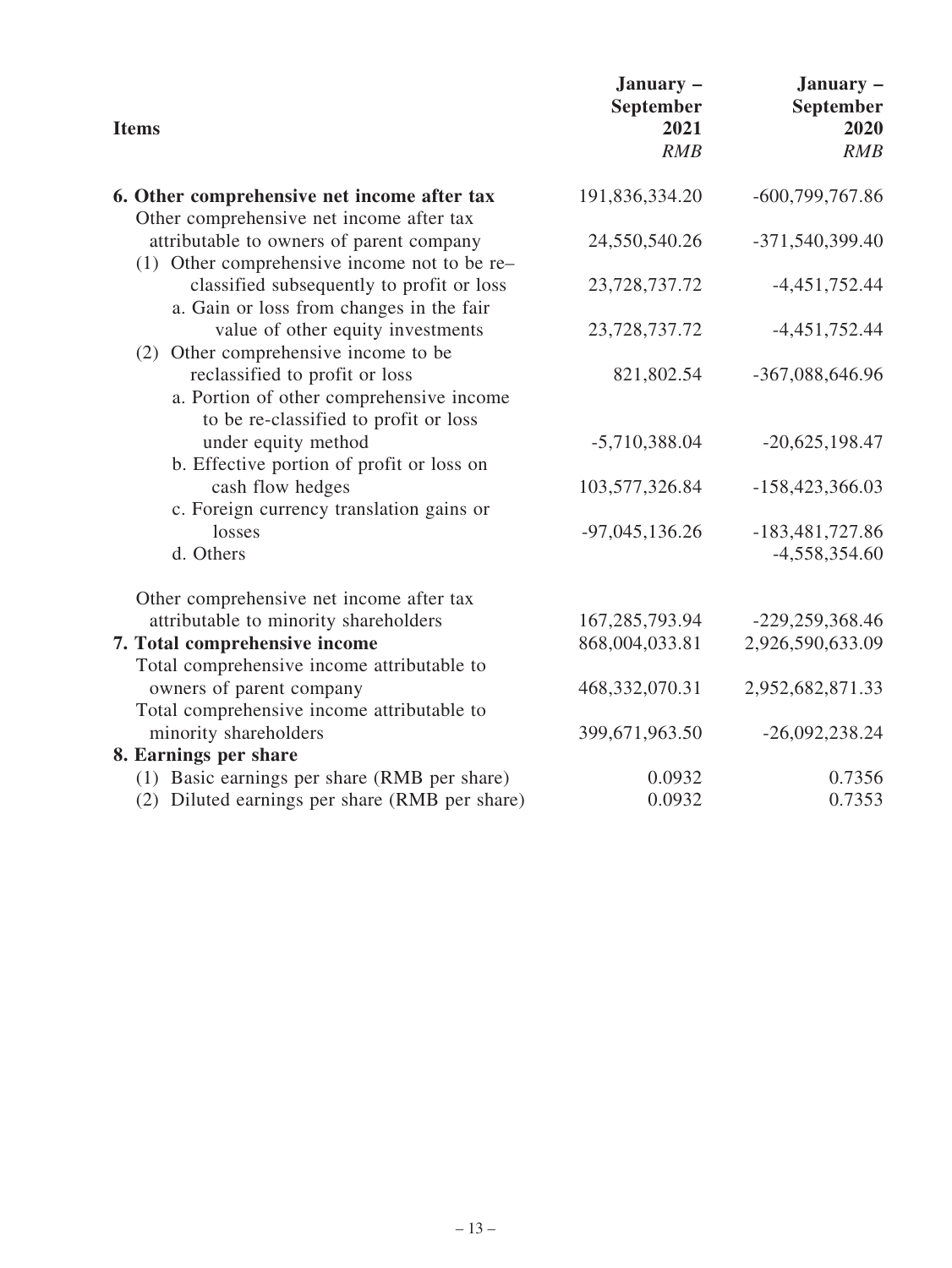### **Consolidated Statement of Cash Flows**

| <b>Item</b>                                          | <b>30 September 2021</b><br>(RMB) | Nine months ended Nine months ended<br>30 September 2020<br>(RMB) |
|------------------------------------------------------|-----------------------------------|-------------------------------------------------------------------|
| 1. Cash flows from operating activities              |                                   |                                                                   |
| Cash received from sales of goods and services       | 9,451,970,004.43                  | 13,751,341,522.33                                                 |
| Cash received from tax rebates                       | 332, 321, 830. 83                 | 140,684,765.80                                                    |
| Cash received relating to other operating            |                                   |                                                                   |
| activities                                           | 731,482,255.45                    | 380,238,248.67                                                    |
| Subtotal of cash inflow from operating               |                                   |                                                                   |
| activities                                           | 10,515,774,090.71                 | 14,272,264,536.80                                                 |
| Cash paid for goods and services                     | 5,773,234,023.92                  | 6,732,303,815.18                                                  |
| Cash paid to and on behalf of employees              | 1,590,573,932.72                  | 1,328,830,025.80                                                  |
| Taxes paid                                           | 324,629,819.49                    | 424,406,395.00                                                    |
| Cash paid relating to other operating activities     | 564,677,811.00                    | 435,478,656.22                                                    |
| Subtotal of cash outflow from operating              |                                   |                                                                   |
| activities                                           | 8, 253, 115, 587. 13              | 8,921,018,892.20                                                  |
| Net cash flows from operating activities             | 2,262,658,503.58                  | 5,351,245,644.60                                                  |
| 2. Cash flows from investing activities              |                                   |                                                                   |
| Cash received from disposal of investments           | 40,760,787.84                     | 22,569,483.09                                                     |
| Cash received from gains in investments              | 296,223,466.59                    | 485,096,746.22                                                    |
| Net cash inflow from disposal of fixed,              |                                   |                                                                   |
| intangible and other long-term assets                |                                   |                                                                   |
| investment                                           |                                   | 314,657,760.32                                                    |
| Net cash received on disposal of subsidiaries        |                                   |                                                                   |
| and other operating units                            |                                   | 12,435,578.27                                                     |
| Subtotal of cash inflow from investing               |                                   |                                                                   |
| activities                                           | 336,984,254.43                    | 834,759,567.90                                                    |
| Cash paid for purchase of fixed, intangible and      |                                   |                                                                   |
| other long-term assets                               | 2,136,652,137.42                  | 3,618,653,254.18                                                  |
| Cash paid for investment                             |                                   | 349,264,000.00                                                    |
| Cash paid relating to other investment<br>activities |                                   |                                                                   |
| Subtotal of cash outflow from investing              |                                   |                                                                   |
| activities                                           | 2,136,652,137.42                  | 3,967,917,254.18                                                  |
| Net cash flows from investing activities             | -1,799,667,882.99                 | $-3,133,157,686.28$                                               |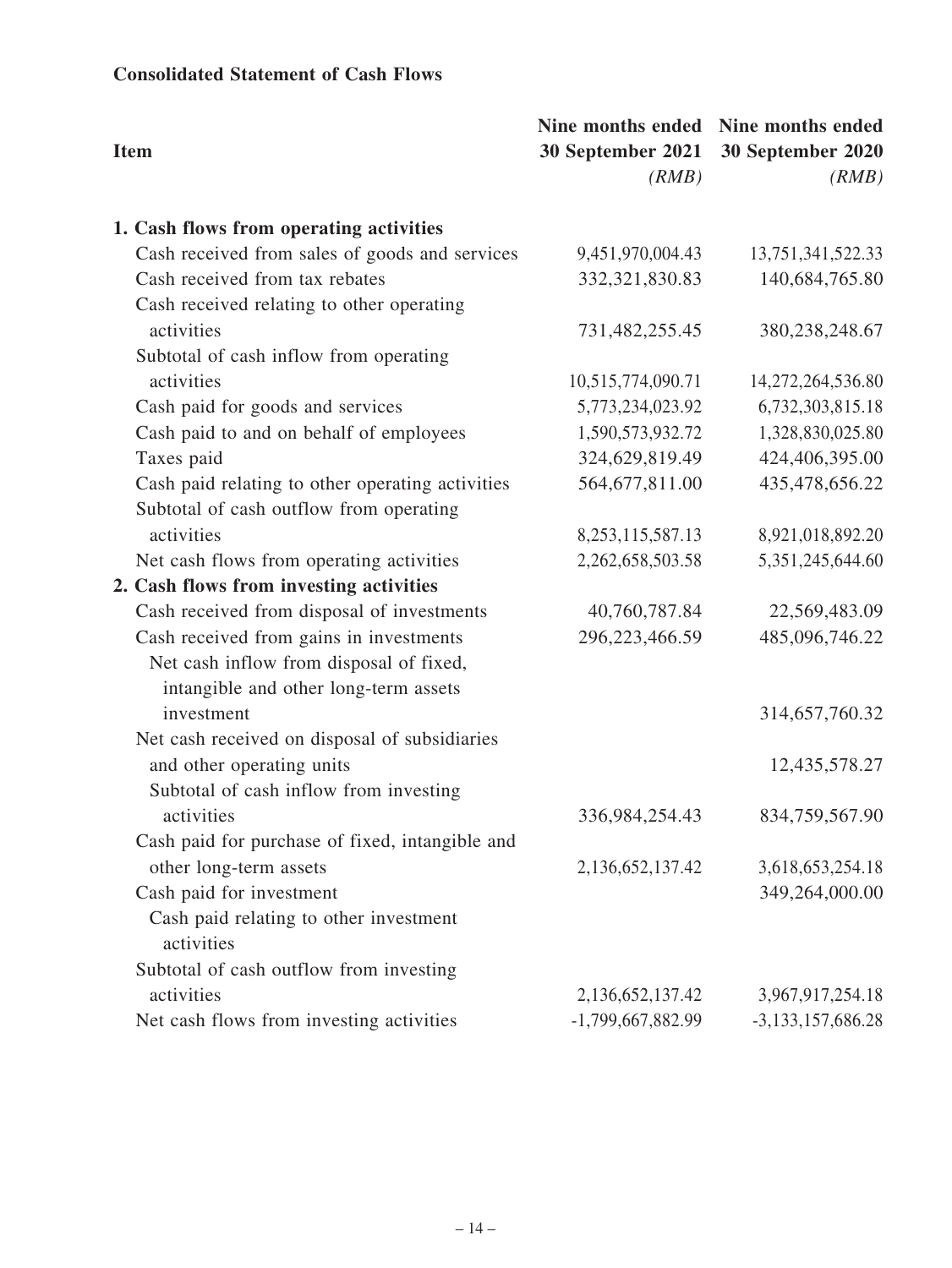| <b>Item</b>                                      | Nine months ended<br>30 September 2021<br>(RMB) | Nine months ended<br>30 September 2020<br>(RMB) |
|--------------------------------------------------|-------------------------------------------------|-------------------------------------------------|
| 3. Cash flows from financing activities          | 75,512,280.00                                   | 5,175,987,149.57                                |
| Cash received from raising capital               |                                                 |                                                 |
| Including: Cash received by subsidiary from      |                                                 |                                                 |
| raising capital from minority                    |                                                 |                                                 |
| shareholders                                     | 75,512,280.00                                   | 86,787,162.00                                   |
| Cash received from borrowings                    | 5,327,185,385.79                                | 4,139,284,056.71                                |
| Cash received in connection with other           |                                                 |                                                 |
| financing activities                             | 4,295,711.69                                    | 12,471,048.54                                   |
| Subtotal of cash inflow from financing           |                                                 |                                                 |
| activities                                       | 5,406,993,377.48                                | 9,327,742,254.82                                |
| Cash paid for payment of debts                   | 5,672,110,967.70                                | 7,957,482,772.84                                |
| Cash paid for distribution of dividends or       |                                                 |                                                 |
| profits and for interest expenses                | 1,539,304,684.66                                | 1,070,263,785.00                                |
| Including: Dividend and earnings distributed     |                                                 |                                                 |
| by subsidiary to minority                        |                                                 |                                                 |
| shareholders                                     |                                                 | 122,656,600.02                                  |
| Cash paid relating to other financing activities | 280,443,969.05                                  | 518, 124, 379.50                                |
| Subtotal of cash outflow from financing          |                                                 |                                                 |
| activities                                       | 7,491,859,621.41                                | 9,545,870,937.34                                |
| Net cash flows from financing activities         | $-2,084,866,243.93$                             | $-218, 128, 682.52$                             |
| 4. Effect on cash and cash equivalents from      |                                                 |                                                 |
| changes of foreign exchange rates                | 32,473,840.40                                   | -88,599,181.52                                  |
| 5. Net increase in cash and cash equivalents     | $-1,589,401,782.94$                             | 1,911,360,094.28                                |
| Add: Balance of cash and cash equivalents at     |                                                 |                                                 |
| the beginning of the year                        | 4,869,962,525.66                                | 3,919,499,740.67                                |
| 6. Balance of cash and cash equivalents at the   |                                                 |                                                 |
| end of the Reporting Period                      | 3,280,560,742.72                                | 5,830,859,834.95                                |